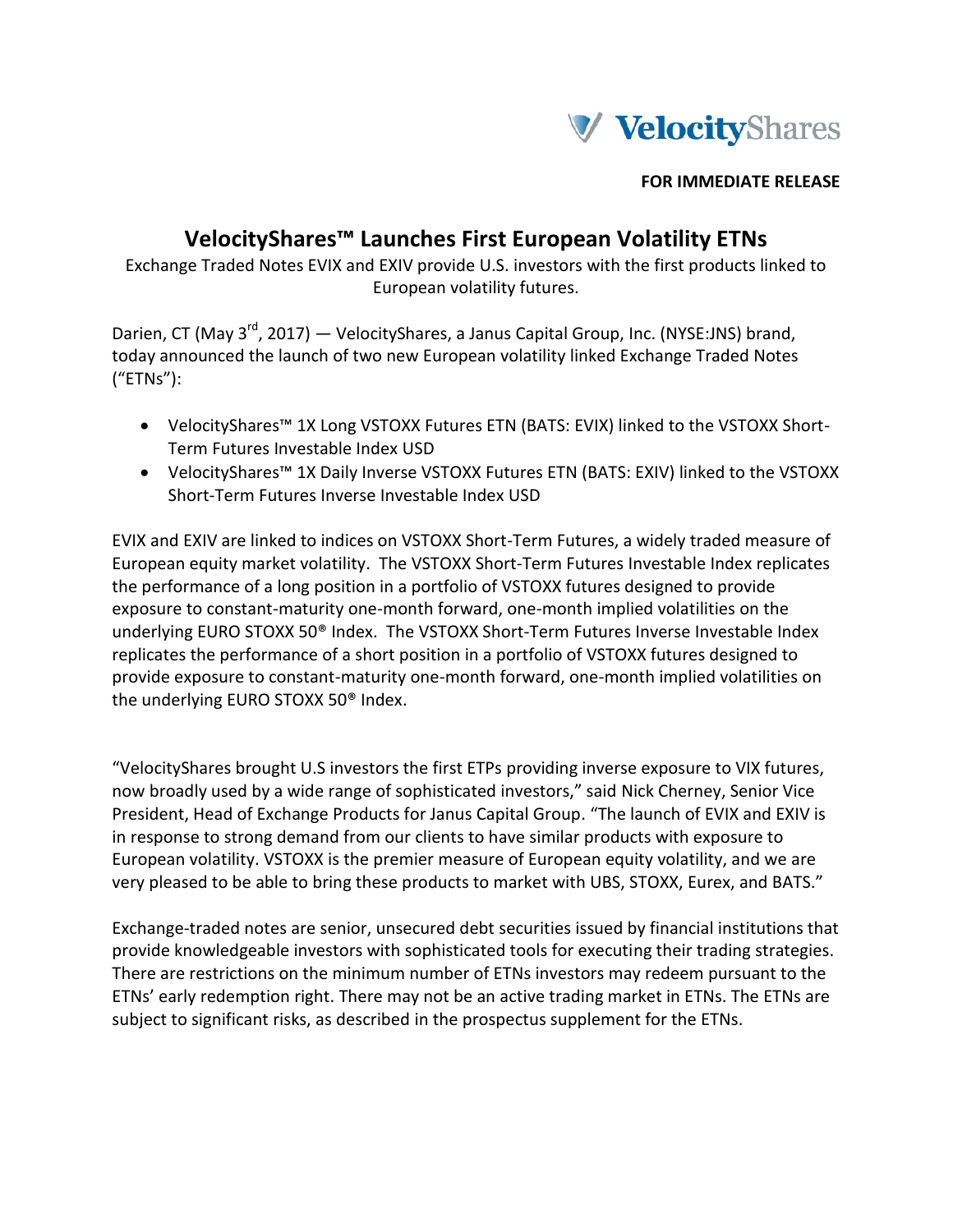#### **About Janus Capital Group Inc.**

Janus Capital Group Inc. (JCG) is a global investment firm dedicated to delivering better outcomes for clients through a broad range of investment solutions, including fixed income, equity, alternative and multi-asset class strategies. It does so through a number of distinct asset management platforms, including investment teams within Janus Capital Management LLC (Janus), as well as INTECH Investment Management LLC (INTECH), Perkins Investment Management LLC (Perkins) and Kapstream Capital Pty Limited (Kapstream), in addition to a suite of exchange-traded products. Each team brings distinct asset class expertise, perspective, style-specific experience and a disciplined approach to risk. Investment strategies are offered through open-end funds domiciled in both the U.S. and offshore, as well as through separately managed accounts, collective investment trusts and exchange-traded products. Based in Denver, JCG also has offices located in 12 countries throughout North America, Europe, Asia and Australia. The firm had complex-wide assets under management and ETN assets totaling \$201.9 billion as of March 31, 2017.

#### **Media Contact:**

Taylor Smith, 303-336-5031 [Taylor.Smith@janus.com](mailto:Taylor.Smith@janus.com) **Investor Contact:** John Groneman, 303-336-7466 [John.Groneman@janus.com](mailto:John.Groneman@janus.com)

An investment in the ETNs involves significant risks. Please read the more detailed explanation of risks relating to an investment in the ETNs in "Risk Factors" in the prospectus supplement (available at the hyperlink below).

The ETNs are complex securities that require an understanding of futures contracts denominated in a foreign currency, volatility of international securities markets, currency markets, the nature of the underlying securities market, index construction and calculation, and the path dependence of investment returns and are intended for sophisticated investors to use as part of an overall diversified portfolio, and should not be used as a buy and hold investment. The ETNs are intended to be daily trading tools for sophisticated investors to manage daily trading risks as part of an overall diversified portfolio. They are designed to achieve their stated investment objectives on a daily basis, and their performance over longer periods of time can differ significantly from their stated daily objectives. The ETNs are riskier than securities that have intermediate or long-term investment objectives, and may not be suitable for investors who plan to hold them for a period other than one day. Investing in the ETNs involves significant risks and the ETNs may not be suitable as a long-term investment or a "buy and hold" strategy. The ETNs should be purchased only by sophisticated investors who understand the potential consequences of investing in volatility indices and of seeking long and inverse investment returns, the nature of the underlying securities market, currency markets, index construction and calculation, and the path dependence of investment returns, and who are prepared to actively and frequently monitor their investments in the Securities, even intraday.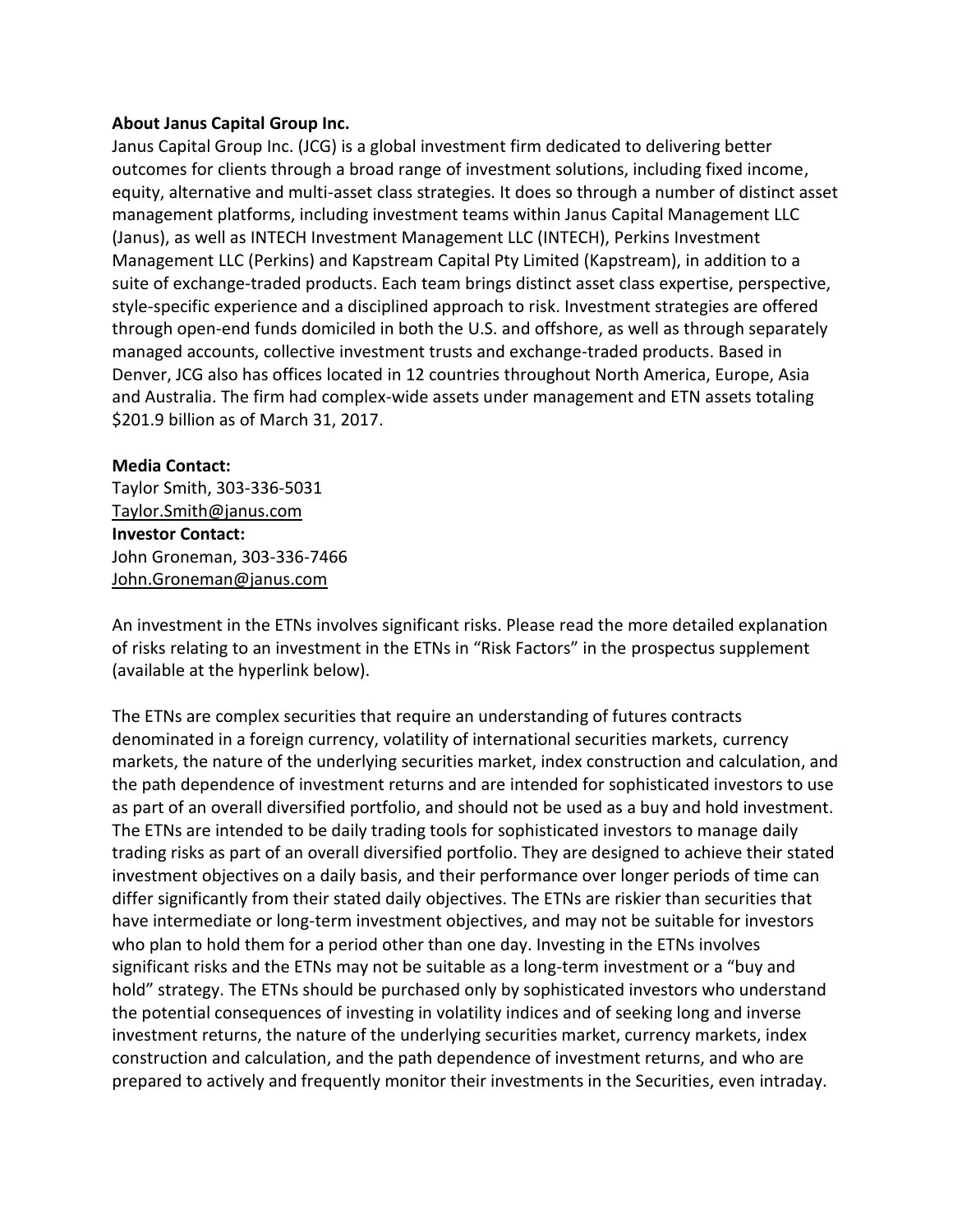The ETNs are risky and may not be suitable for investors who plan to hold them for longer periods of time.

*The ETNs are subject to a daily investor fee calculated at the rate of 1.35% per annum. The ETNs also include a redemption fee and creation fee, and may also include transaction costs. Please see the prospectus supplement for more details.*

The maturity date of the ETNs is May 3, 2047. The ETN issuer has a call right to redeem all outstanding ETNs at any time on or after May 9, 2018 as described in the prospectus supplement. The amount you receive upon a call may be less than you would receive at maturity or if you elected to redeem.

The ETNs do not pay any interest and do not guarantee any payment at maturity or upon call, acceleration or early redemption. The ETNs are fully exposed to a decline in the level of the index and you may lose all or a significant portion of your investment in the ETNs.

The ETNs are senior unsecured debt obligations of the issuer, UBS AG, and are not, either directly or indirectly, an obligation of or guaranteed by any other party. Any payment to be made on the ETNs, including any payment at maturity, or upon call, acceleration or early redemption, depends on the ability of UBS to satisfy its obligations as they come due. As a result, the actual and perceived creditworthiness of UBS will affect the market value, if any, of the ETNs prior to maturity, call, acceleration or early redemption. In addition, in the event UBS were to default on its obligations, you may not receive any amounts owed to you under the terms of the ETNs.

There may not be an active trading market in the ETNs; sales in the secondary market may result in significant losses.

There are restrictions on the minimum number of ETNs you may redeem and on the procedures and timing for early redemption, and any early redemption is subject to the "Redemption Fee Amount," as described in the prospectus supplement.

The ETNs are designed to achieve their stated investment objectives over the short-term, and their performance over longer periods of time can differ from their stated objectives. In addition, investors in VSTOXX futures contracts must roll their VSTOXX futures positions from one month to the next, in order to maintain their exposure because futures positions, unlike positions in securities, cannot be held indefinitely and require frequent transactions in order to be maintained. Assuming a constant futures curve, the need to maintain a constant exposure to VSTOXX futures creates the potential for positive or negative returns based on the shape of the VSTOXX futures curve (i.e. whether the market for VSTOXX futures is in contango or in backwardation). These changes are separate from outright movements in VSTOXX futures or the bid-offer costs applicable on a per-transaction basis. As a result, the return on a position in VSTOXX futures (and therefore the return on an ETN linked to an index of VSTOXX futures) may vary significantly from the percentage changes of the VSTOXX index over the same period.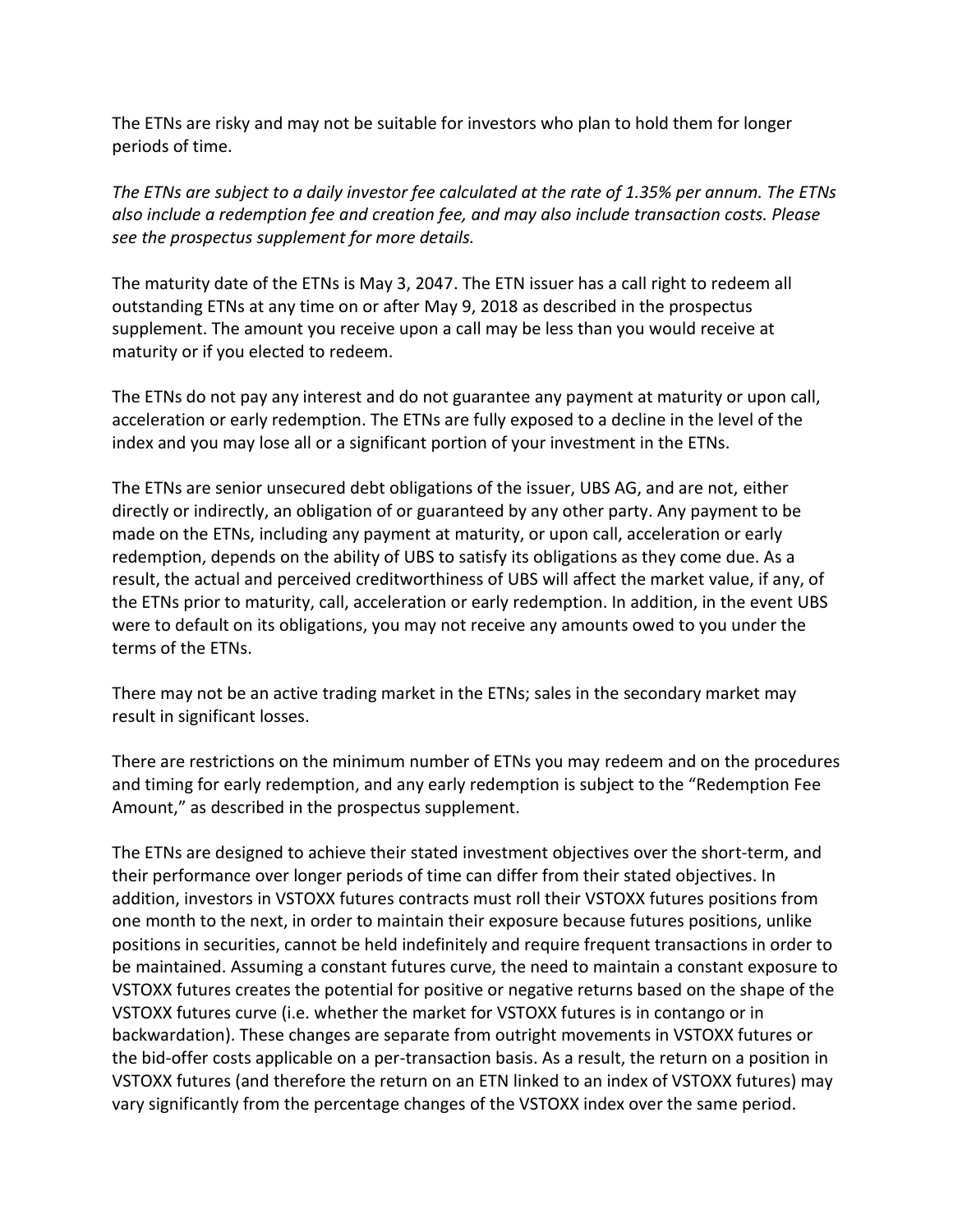Typically, though not in all market conditions, this implied "roll cost" significantly decreases the return for investors who are long VSTOXX futures. As a result of this implied "roll cost" and other factors that may cause the value of the ETNs to decrease, and the combined negative effect of the "Daily Investor Fee", bid-offer spreads and, in the case of the Inverse ETNs, any reset costs, there is a significant possibility that the amount payable on the ETNs at maturity or upon call, early redemption or acceleration will be less than the amount of your initial investment in the ETNs, and that you will lose part or all of your initial investment if you hold the ETNs for a long period of time. We do not expect that any investor will hold the ETNs from inception to maturity. Accordingly, the ETNs should be purchased only by sophisticated investors who understand the consequences of investing in volatility indices and of seeking inverse investment results, the nature of the underlying securities market, currency markets, index construction and calculation, and the path dependence of investment returns, and who will actively and frequently monitor their investment in the ETNs, even intraday.

The index sponsor may adjust the index in a way that affects the index closing level, and the index sponsor has no obligation to consider your interests as a holder of the ETNs.

The VSTOXX is a benchmark index designed to measure the 30-day implied volatility in large cap European stocks and is calculated based on the prices of certain put and call options on the EURO STOXX 50® Index. Assuming all other relevant factors remain constant, as the prices of options on the EURO STOXX 50® Index generally increase, the VSTOXX, which indirectly measures implied volatility by measuring changes in these option prices, typically increases. The VSTOXX has historically had a negative correlation to the EURO STOXX 50® Index. EURO STOXX 50® Index provides a blue-chip representation of supersector leaders in the euro zone. The index covers 50 stocks from 11 euro zone countries: Austria, Belgium, Finland, France, Germany, Ireland, Italy, Luxembourg, the Netherlands, Portugal, and Spain.

*STOXX Limited, Deutsche Börse Group and their licensors, research partners or data providers have no relationship to the Licensee, other than the licensing of the VSTOXX Short-Term Futures Investable Index® and the VSTOXX Short-Term Futures Inverse Investable Index® and the related trademarks for use in connection with the VelocityShares® 1X Long VSTOXX Futures ETN and VelocityShares® 1X Daily Inverse VSTOXX Futures ETN, respectively.*

### *STOXX, Deutsche Börse Group and their licensors, research partners or data providers do not:*

- » *sponsor, endorse, sell or promote the VelocityShares® 1X Long VSTOXX Futures ETN or the VelocityShares® 1X Daily Inverse VSTOXX Futures ETN.*
- » *recommend that any person invest in the VelocityShares® 1X Long VSTOXX Futures ETN or the VelocityShares® 1X Daily Inverse VSTOXX Futures ETN, or any other securities.*
- » *have any responsibility or liability for or make any decisions about the timing, amount or pricing of VelocityShares® 1X Long VSTOXX Futures ETN or the VelocityShares® 1X Daily Inverse VSTOXX Futures ETN.*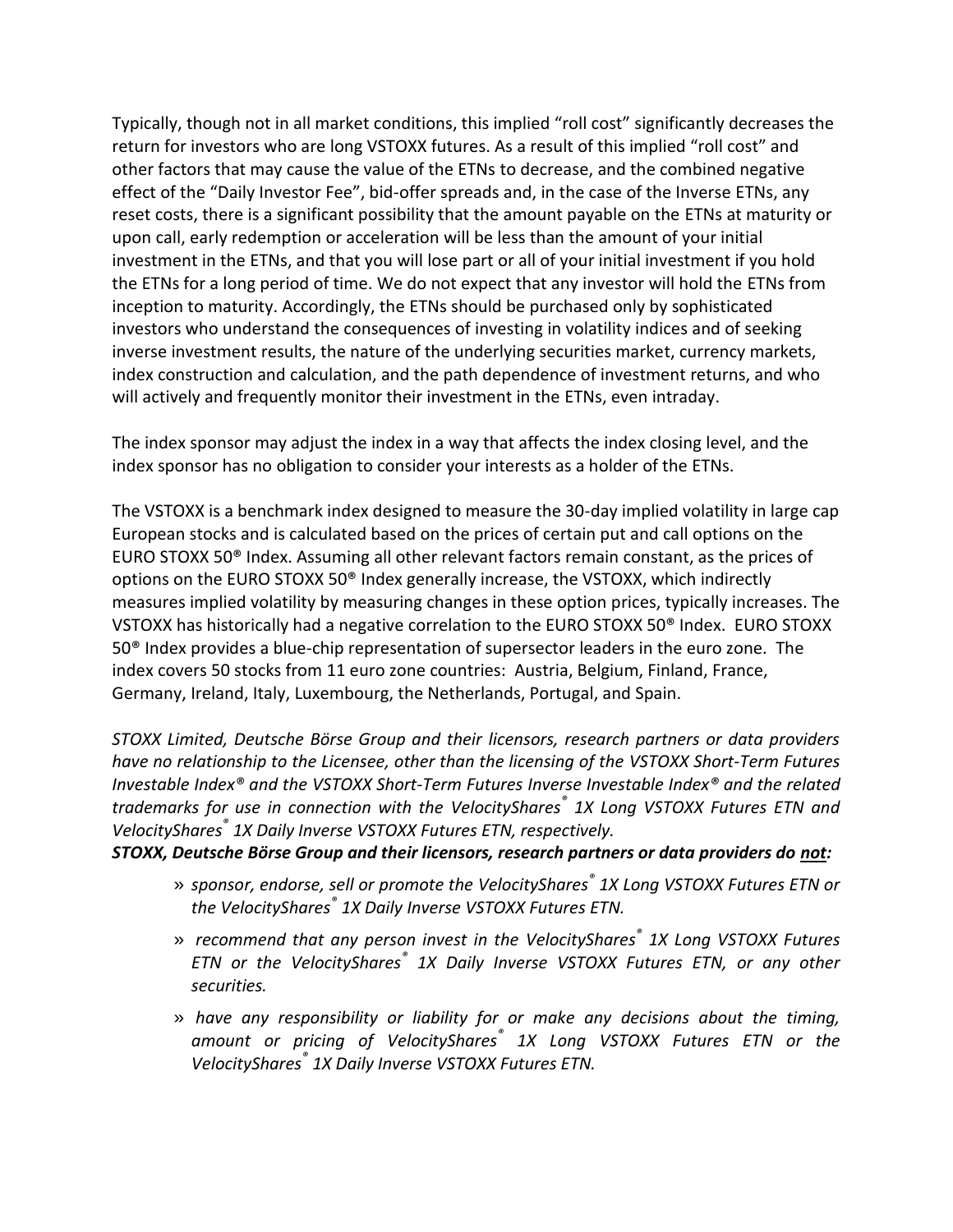- » *have any responsibility or liability for the administration, management or marketing of the VelocityShares® 1X Long VSTOXX Futures ETN or the VelocityShares® 1X Daily Inverse VSTOXX Futures ETN.*
- » *consider the needs of the VelocityShares® 1X Long VSTOXX Futures ETN or the VelocityShares® 1X Daily Inverse VSTOXX Futures ETN or the owners of the VelocityShares® 1X Long VSTOXX Futures ETN or the VelocityShares® 1X Daily Inverse VSTOXX Futures ETN in determining, composing or calculating the VSTOXX Short-Term Futures Investable Index® and the VSTOXX Short-Term Futures Inverse Investable Index® or have any obligation to do so.*

*STOXX, Deutsche Börse Group and their licensors, research partners or data providers give no warranty, and exclude any liability (whether in negligence or otherwise), in connection with the VelocityShares® 1X Long VSTOXX Futures ETN or the VelocityShares® 1X Daily Inverse VSTOXX Futures ETN or their performance.* 

*STOXX does not assume any contractual relationship with the purchasers of the VelocityShares® 1X Long VSTOXX Futures ETN or the VelocityShares® 1X Daily Inverse VSTOXX Futures ETN, or any other third parties.*

## *Specifically,*

- » *STOXX, Deutsche Börse Group and their licensors, research partners or data providers do not give any warranty, express or implied, and exclude any liability about:*
	- *The results to be obtained by the VelocityShares® 1X Long VSTOXX Futures ETN or the VelocityShares® 1X Daily Inverse VSTOXX Futures ETN, the owner of the VelocityShares® 1X Long VSTOXX Futures ETN or the VelocityShares® 1X Daily Inverse VSTOXX Futures ETN or any other person in connection with the use of the VSTOXX Short-Term Futures Investable Index® and the VSTOXX Short-Term Futures Inverse Investable Index®, and the data included in the VSTOXX Short-Term Futures Investable Index® and the VSTOXX Short-Term Futures Inverse Investable Index®;*

 *The accuracy, timeliness, and completeness of the VSTOXX Short-Term Futures Investable Index® and the VSTOXX Short-Term Futures Inverse Investable Index® and its data;*

- *The merchantability and the fitness for a particular purpose or use of the VSTOXX Short-Term Futures Investable Index® and the VSTOXX Short-Term Futures Inverse Investable Index® and its data;*
- *The performance of the VelocityShares® 1X Long VSTOXX Futures ETN or the VelocityShares® 1X Daily Inverse VSTOXX Futures ETN generally.*
- » *STOXX, Deutsche Börse Group and their licensors, research partners or data providers give no warranty and exclude any liability, for any errors, omissions or interruptions in the VSTOXX Short-Term Futures Investable Index® and the VSTOXX Short-Term Futures Inverse Investable Index® or its data;*